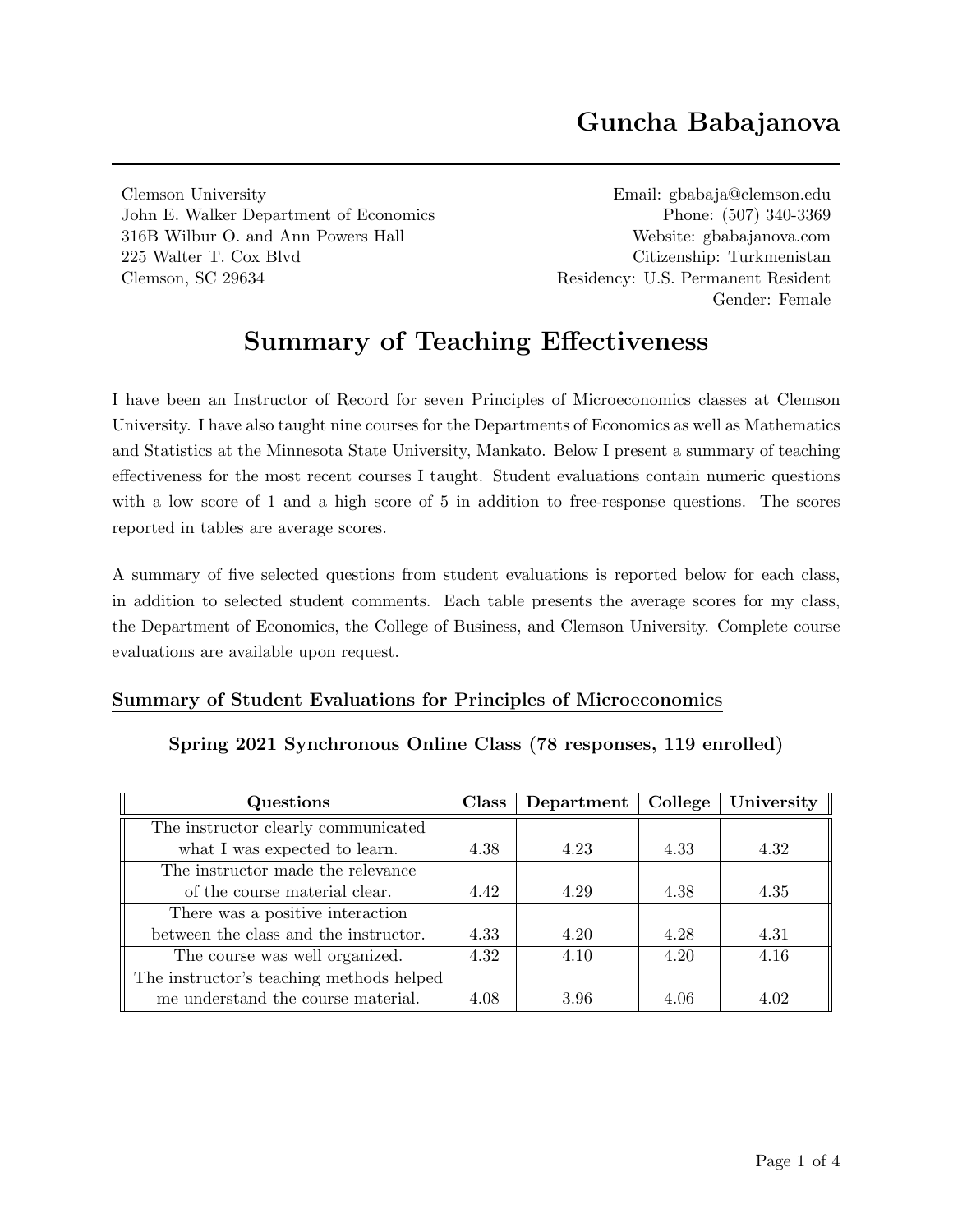| Questions                                | Class | Department | College | University |
|------------------------------------------|-------|------------|---------|------------|
| The instructor clearly communicated      |       |            |         |            |
| what I was expected to learn.            | 4.42  | 4.19       | 4.30    | 4.29       |
| The instructor made the relevance        |       |            |         |            |
| of the course material clear.            | 4.50  | 4.29       | 4.34    | 4.32       |
| There was a positive interaction         |       |            |         |            |
| between the class and the instructor.    | 4.46  | 4.16       | 4.23    | 4.27       |
| The course was well organized.           | 4.33  | 4.05       | 4.16    | 4.12       |
| The instructor's teaching methods helped |       |            |         |            |
| me understand the course material.       | 4.25  | 3.86       | 3.97    | 3.99       |

## Fall 2020 Hybrid Class (24 responses, 41 enrolled)

Fall 2020 Hybrid Class (29 responses, 42 enrolled)

| Questions                                | <b>Class</b> | Department | College | University |
|------------------------------------------|--------------|------------|---------|------------|
| The instructor clearly communicated      |              |            |         |            |
| what I was expected to learn.            | 4.28         | 4.19       | 4.30    | 4.29       |
| The instructor made the relevance        |              |            |         |            |
| of the course material clear.            | 4.31         | 4.29       | 4.34    | 4.32       |
| There was a positive interaction         |              |            |         |            |
| between the class and the instructor.    | 4.21         | 4.16       | 4.23    | 4.27       |
| The course was well organized.           | 4.31         | 4.05       | 4.16    | 4.12       |
| The instructor's teaching methods helped |              |            |         |            |
| me understand the course material.       | 4.03         | 3.86       | 3.97    | 3.99       |

## Summer 2020 Asynchronous Online Class (12 responses, 15 enrolled)

| Questions                                | <b>Class</b> | Department | College | University |
|------------------------------------------|--------------|------------|---------|------------|
| The instructor clearly communicated      |              |            |         |            |
| what I was expected to learn.            | 4.25         | 4.52       | 4.43    | 4.46       |
| The instructor made the relevance        |              |            |         |            |
| of the course material clear.            | 4.50         | 4.43       | 4.42    | 4.46       |
| There was a positive interaction         |              |            |         |            |
| between the class and the instructor.    | 4.58         | 4.30       | 4.35    | 4.44       |
| The course was well organized.           | 4.50         | 4.37       | 4.28    | 4.29       |
| The instructor's teaching methods helped |              |            |         |            |
| me understand the course material.       | 4.08         | 4.02       | 4.08    | 4.19       |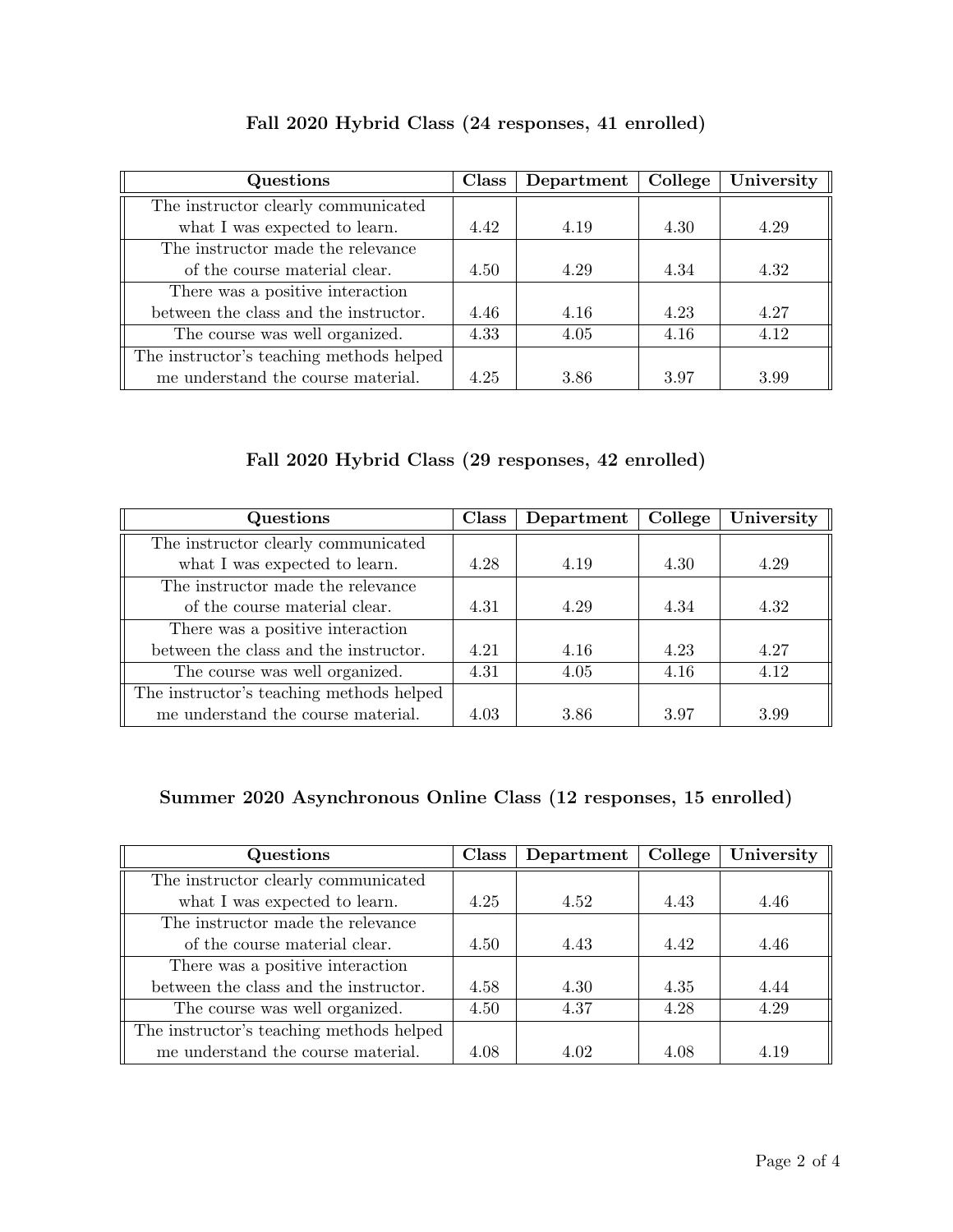## Selected Student Comments for Principles of Microeconomics

#### Spring 2021 Synchronous Online Class (78 responses, 119 enrolled)

Professor Babajanova is unquestionably the best professor I have had this year. She made the material interesting and applied it to the real world every class. She was also very nice and she assigned a perfectly fair amount of work.

Always happy and willing to answer any questions we may have! Very positive and eager to lecture.

She is soo kind, friendly, helpful and caring! She even comforts us who are not into economics that she understands that and she makes it easier to understand and apply. Especially with real-world examples. Her passion and enthusiasm show through her warm, caring nature as a professor.

She was always willing to make time outside of office hours and class to meet with students when they needed it. She had a very organized canvas page with assignments and clear due dates that she was consistently reminding everyone of.

Professor Babajanova is very passionate about teaching and is very thorough when questions arise. She is very thoughtful on making sure her students fully grasp each concept.

Professor Babajanova clearly explained all concepts and went over practice problems to help different learners.

She does an exceptional job at explaining concepts in ways that make lots of sense. She is very good at 'dumbing it down' for lack of a better phrase.

#### Fall 2020 Hybrid Class (24 responses, 41 enrolled)

Prof. Babajanova was very insightful on economics and taught from the perspective of an economist, I have recommended this course to all of my friends.

I loved how organized the class was. Even though we were completely online the information was very clearly given to us and it was very easy to navigate and find materials in canvas because of my professors organization. I also loved how we could work ahead.

Dr Babajanova was great at making her lectures more interesting and including plenty of examples in her teaching.

Explained every part of the material in detail. She was very enthusiastic and excited to teach.